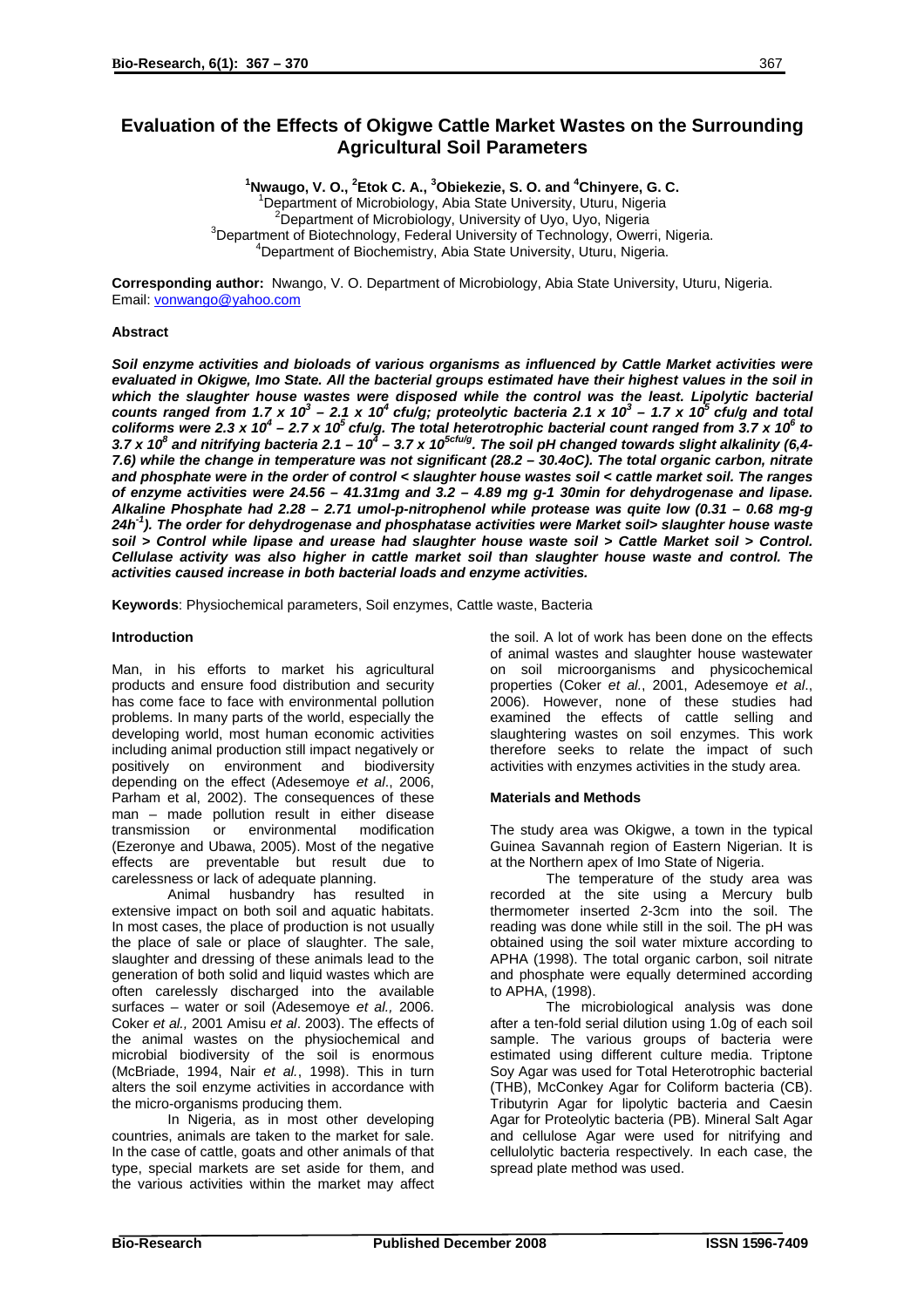The soil enzyme activities were assessed using soil samples dried at room temperature. The enzymes were dehydrogenase, urease, lipase cellulase and Alkaline Phosphates. The dehydrogenase was determined as described by Cassida *et al.* (1964) using Triphenyl tetrazolium chloride (TTC) with the formation of Triphenyl formazon (TPF) after incubation. Absorbance was read at 485nM after 6 hours incubation Urease activity was determine by the colorimetric method of Nannipieri *et al.* (1980) based on formation of NH<sub>3</sub> – N in Urea – amended soil after 24hr incubation.

Lipase was determined according to Saisuburamaniyan *et al*. (2004) using Olive oil amended soil. Alkaline phosphatase was determined as described by Tabatabai and Bremear (1969) while the activities of cellulase and protease were determined according to the guidelines of Tabatabai (1997) involving the use of spectrophotometer.

#### **Results**

Results obtained in the physicochemical properties analysed showed that all the soil properties except the temperature were significantly affected by the process (P =  $0.05$ ). The pH changed from very weak acidic condition 6.4 to slightly alkaline 7.6. The difference between the slaughter house waste and market (Cattle) waste impacted soil samples were not statistically significant in total nitrate and phosphate. Only total carbon showed appreciable variation ( $P = 0.5$ ) in each of the soil samples analysed (Table 1).

**Table 1: Some physicochemical parameters analyses** 

| Factor             | <b>Soil Samples</b> |                    |                  |  |  |
|--------------------|---------------------|--------------------|------------------|--|--|
|                    | Control             | Slaughter<br>house | Cattle<br>market |  |  |
| pН                 | 6.4                 | 0.6                | 7.2              |  |  |
| <b>Temperature</b> | 29.2                | 30.1               | 30.4             |  |  |
| TOC                | 6.5                 | 7.2                | 8.2              |  |  |
| <b>TON</b>         | 0.63                | 0.86               | 0.82             |  |  |
| TOP                | 4.5                 | 6.5                | 6.6              |  |  |

*Key: TOC = Total Organic carbon, TON = Total Organic Nitrate, TOP = Total Organic Phosphate* 

Values of bio-loads of the different groups of organisms estimated showed considerable variations. All the groups investigated had their highest counts in the soil impacted by slaughter house wastes and the lowest in the control- the unimpacted soil (Table 2) except the coliforms which had their highest count in the cattle market waste soil. The THB had the highest bioload, varying from 3.7 x 10<sup>6</sup> to 3.5 x 10<sup>7</sup> cfu/g and the least was lipolytic bacteria with a range of 1.7  $\times$  10<sup>3</sup>  $-$  2.1 x 10<sup>4</sup> cfu/g. The protealytic and nitrifying bacteria had 2.1 x 10<sup>4</sup> – 2.2 x 10<sup>4</sup> cfu/g and 2.3 x  $10<sup>4</sup>$  to 2.7 x  $10<sup>5</sup>$  cfu/g (Table 2) respectively. The coliforms were between 2.3 x 10<sup>4</sup> and 2.7 x10<sup>5</sup> cfu/g (Table 2).

Table 3 shows the values of the enzyme activities analysed. The activities of the enzymes were highest in the soil disposed of slaughter house wastes except cellalose that had its highest activities in the cattle market waste impacted soil. Cellulase had 4.88 mgl –  $g^{-1-h-1}$  in the soil disposed of market wastes, 2.93 in the slaughter house waste and 2.47 in the control Statistical analysis showed significant effects in the cattle market waste disposed soil samples (P=0.05).

**Table 2: Bioload of various groups of bacteria analysed** 

| <b>Bacteria</b><br>Group | Control             | <b>Soil Type</b><br><b>Slaughter</b><br>house | Cattle<br><b>Market</b> |
|--------------------------|---------------------|-----------------------------------------------|-------------------------|
| Lipolytic                |                     |                                               |                         |
| bacteria                 | $1.7x10^3$          | $2.1 \times 10^{4}$                           | $2.3 \times 10^{3}$     |
| Proteolytic              |                     |                                               |                         |
| bacteria                 | 2.1 x $10^4$        | $1.7 \times 10^{5}$                           | $2.2 \times 10^{4}$     |
| <b>Coliform</b>          |                     |                                               |                         |
| bacteria                 | $2.3 \times 10^{4}$ | $2.2 \times 10^5$                             | $2.7 \times 10^5$       |
| тнв                      | $3.7 \times 10^{6}$ | $3.5 \times 10^{7}$                           | $3.7 \times 10^{7}$     |
| <b>Nitrifying</b>        |                     |                                               |                         |
| bacteria                 | $2.6 \times 10^{4}$ | $2.8 \times 10^{5}$                           | $3.4 \times 10^{5}$     |

*THB: Total Heterotrophic bacteria count.* 

**Table 3: Enzyme activities of the various soil samples** 

| <b>Enzyme</b>                         | Control | <b>Slaughter</b><br>house | Cattle<br><b>Market</b> |
|---------------------------------------|---------|---------------------------|-------------------------|
| Dehydrogenase                         |         |                           |                         |
| $mg-g^{-1}$ 6h-1                      | 24.56   | 38.71                     | 41.31                   |
| Urease                                |         |                           |                         |
| mg-g <sup>-1</sup> 24hr <sup>-1</sup> | 2.1     | 4.75                      | 4.31                    |
| Lipase                                |         |                           |                         |
| $mg - g^{-1} - 30m^{-1}$              | 3.2     | 4.89                      | 4.71                    |
| <b>Alkaline Phosphate</b>             |         |                           |                         |
| u-mol-p-nitrophenol                   | 0.28    | 2.71                      | 2.68                    |
| <b>Protease</b>                       |         |                           |                         |
| mg-g $^{-1}$ 24hr                     | 0.31    | 0.83                      | 0.61                    |
| <b>Cellulose</b>                      |         |                           |                         |
| $mg-g^{-1}$ 6hr <sup>-1</sup>         | 2.47    | 2.93                      | 4.88                    |
|                                       |         |                           |                         |

Dehydrogenase enzyme which had the highest activities had 41.31 mg-g $^{-1}$  6hrs in the slaughter house waste soil, which decreased to 38.71 in the cattle soil sample and 24.56 in the control. Similar trends were observed with lipase, urease, and protease.

Alkaline phosphase which was the least affected enzyme had some differences observed in the various soil samples though, they were marginal (P = 0.05) (Table 3). Protease had very low activities compared to other enzymes but the values observed followed that of lipase, urease and dehydrogenase.

### **DISCUSSION**

Results obtained in this work suggest that the soil parameters (physicochemical) were affected by the various activities inferred in the process. The change in pH was due to the release of ammonia following the metabolism of blood and meat trimmings in the slaughter house waste and the feacal matter in the cattle market soil. The ammonia dissolved in the available moisture to cause the change in pH. Parham *et al*., (2002) reported a similar observation following cattle manure application in soil. Mentellium and Tauraine (2004) also reported similar trend. The increase of total nitrate and phosphate followed the same pattern as pH. However, the observed higher total organic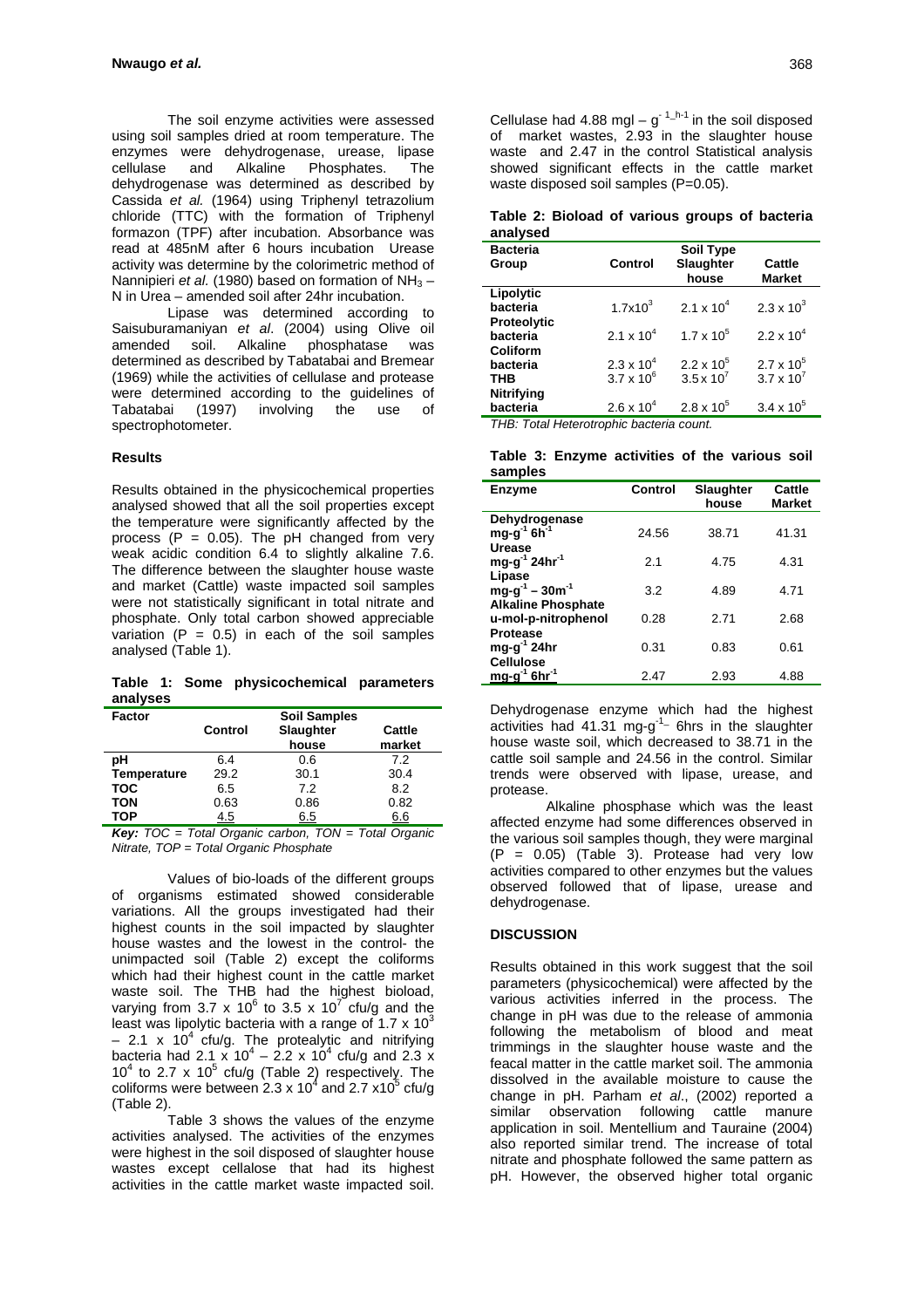carbon value in the cattle market soil than slaughter house waste soil could be suggestive of the components of the wastes. The wastes from cattle in the market were mainly cellulolistic components of foraged feeds (Grasses and other weedsdigested and undigested). These helped to add extra carbon to the soil. There was no such addition in the control hence the lower level observed.

Observations in the various bio-loads of bacterial groups indicated that THB was the most prevalent, followed by the coliforms while lipolytic bacteria were the least. Since the THB is the total bacterial group that could be seen on general purpose media, it is not a specialized group. Some bacteria of the other groups could be found among the THB. The specificity of the other groups caused their lower numbers. In addition, the contents of the wastes influenced the prevalence of the available organisms in the soil. The faecal matter from the cattle in the market had little or no protein, and lipids, but high cellulose content unlike the blood and meat components of the slaughter house wastes. This resulted in high proteolytic and lipolytic organisms in soil disposed of slaughter house waste than the soil disposed of cattle market wastes while the reverse was the case with cellulolytic organisms. Similarly the faecal matter which was the major animal waste in the market, contained more of the coliforms which simply increased the market soil coliforms than the slaughter house waste polluted soil sample. A similar increase in lipolytic organisms, THB, and cellulolytic bacterial counts had been observed by Nwaugo *et al.,* (2007ab) while working on petroleum produced water and cassava mill effluent contaminated soil samples in Egbema. Adesemoye *et al*., (2002) also reported increase in proteolytic bacteria in abattoir waste soil.

The increase in the nitrifying bacterial count could be referred to as additive effect or improved nutrient induced. Both the cattle market and slaughter house wastes contamination of the soil resulted in addition of metabolizable nutrients for the nutrifiers. This resulted in their increased proliferation which agrees well with the observations made by Parhan *et al.* (2003).

The results obtained in the enzyme assays positively correlated with bacterial bioloads observed earlier. Dehydrogenase is produced by every organism, no matter the species, hence the high enzymatic actions observed. It could be said to be from all the organisms whether heterotrophic or specialized. This accounts for its highest activities in the slaughter house waste disposed soil with the highest THBC. On the other hand, the activities of the other enzymes, urease, protease, lipase and cellulose could be said to be substrate – induced following the contents of the wastes. The proteins, and lipids contained in the blood and meat trimmings in the slaughter house waste were metabolized by their urease, lipase and protease, hence higher activities in such soil. On the other hand, cellulase had higher activities in the soil disposed of cattle market waste with its high cellulose and starch content following the incompletely digested foraged materials in the faecal matter passed out. Parham *et al.,* (2002,

2003) agreed with such observations. However the observation in phosphatase activities in this work did not completely tally with that of Parham et al (2003). While a non significant increase was observed in this work, Parham et al., (2003) reported a significant increase in their works. The observed changes in the Phosphatase activities in this work could even be attributed to the slight change in environmental factor – pH. Alkaline phosphatase activity increased, while acid phosphatase remained low.

In conclusion, this work shows that Cattle Market and slaughter house wastes could influence the bio-indicators of soil pollution. This agrees with the findings of Li *et al*., (2005) and Wyszskowka and Wyskowski (2004) who suggested that bioindicators should form an integral part of impact assessment programme for soil. This work also agrees that animal wastes are good organic manure (fertilizer) for agriculture only in small quantities as soil microbial biodiversity and enzyme activities are increased in such contaminated or treated soil.

#### **REFERENCES**

- Adesemoye, A. O. Opere, B. O. & Makinde, S. C. O. (2006) Microbial content of abattoir wastewater and its contaminated soil in Lagos, Nigeria. *Afr. J. Biotech. 5 (20):* 1963 – 1968.
- Amisu, K. O Coker, A. O. On. S. L. W., Isokpehi, R. D. (2003) Arcobacter butzlieri strains from Poultry abattoir effluent in Nigeria. *East Afr. Medical J. 80:* 218
- APHA (1998) American Public Health Association Standard Methods for Examination of Water and Wastewater. American Public Health Association, American water Works Association and water Pollution Control Federation, 20<sup>th</sup> edition. Washington DC. USA.
- Cassida, L. E.: Klein, J. D. and Santoro, D. (1964). Soil Dehydrogenase activity. *Soil Sc. 98: 371:* 374.
- Coker, A. B .Olugasa, D O and Adeyemi, A. O. (2001) Abattoir Wastewater, quality in South Western Nigeria. People and systems for waste, sanitation and health. 27<sup>th</sup> WEDC Conference, Lusaka, Zambia.
- Ezeronnye O. U. and Ubawa, A. O. (2005). Studies on the effect of abattoir and industrial effluents on the heavy metals and microbial quality of Abattoir Nigeria. *Afr. J. Biotech*. 4(3): 266 – 272.
- Li, H., Zhang, Y., Zhang, C. G. Chem, G, X. (2005) Effects of petroleum-containing waste water irrigation on bacterial diversities and enzymatic activities in a paddy soil irrigation area. J. Environ. Qual. 34:1073- 1080.
- Martellin, .S and Tauraine, B. (2004) Plant growth promoting bacteria and nitrate availabity. Impact of root development and nitrate uptake. J. Expr. Bot. 55(394);27-34
- McBraide, M(1994) Environmental Chemistry of Soils. Oxford University Press, New York